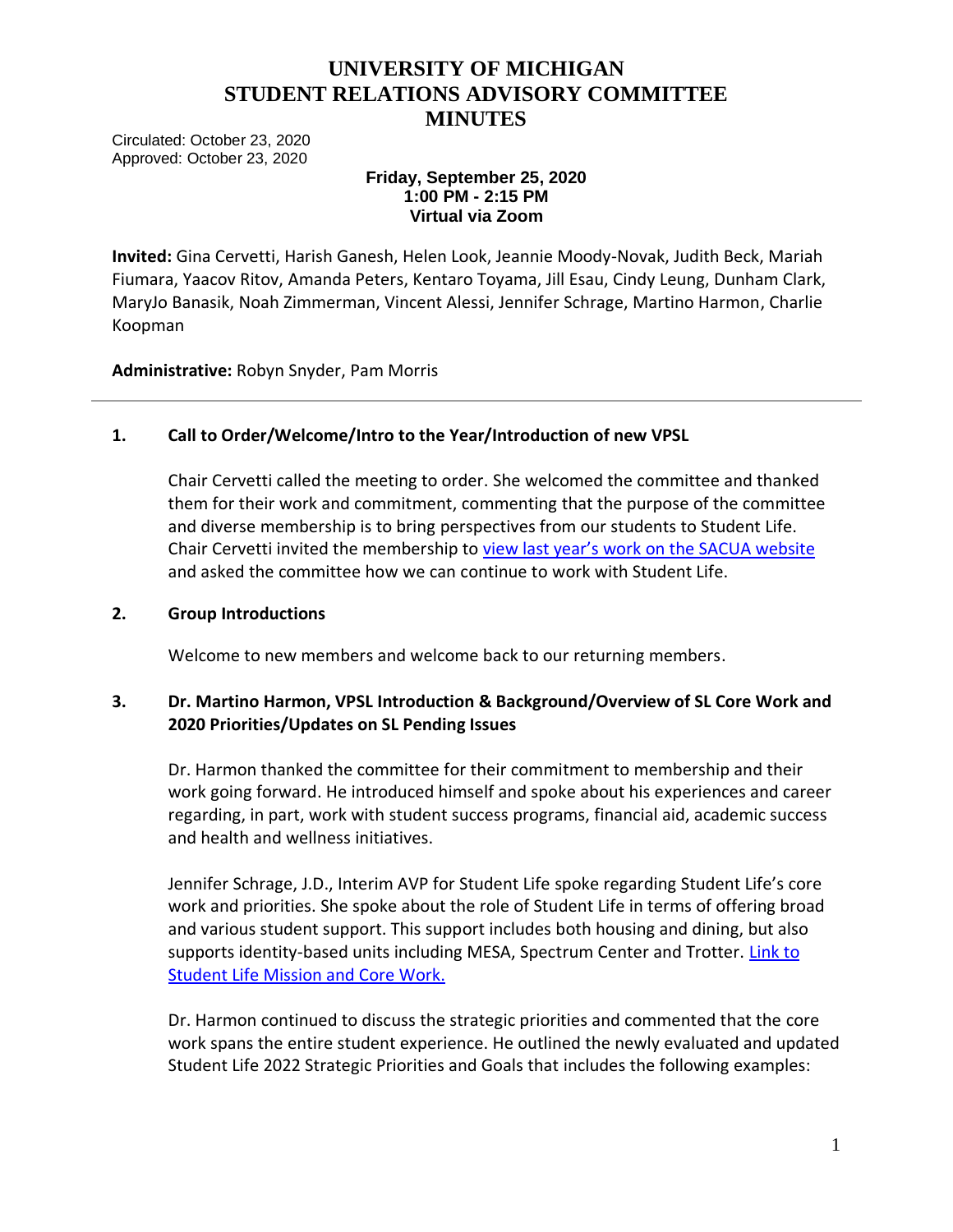# **UNIVERSITY OF MICHIGAN STUDENT RELATIONS ADVISORY COMMITTEE MINUTES**

- 1. DEI through partnership, assessment and engagement
- 2. Wellbeing and Harm Reduction including the supporting the Wolverine Culture of Care by positive role modeling, expectations and accountability
- 3. Adaptable Talent Management asking staff and units to be nimble/flexible cross-train staff and provide a safe workplace including contingency plans
- 4. Understanding, Demonstrating and Improving Impact through informative assessment of programs/events/workshops/etc.
- 5. Integrative Partnerships for Synergy including collaboration with units, offices, schools and colleges to cultivate and maintain high-impact partnerships

Dr. Harmon discussed COVID-19 testing and commented based on other institutions we are, so far, doing well, but warned not to get comfortable in that status. We must all realize that it can change at any time. Continue to monitor and research hot spots including FSL, football games, and students tending to gathering inside when it's getting colder. Dr. Harmon also updated on the RA's recent work stoppage commenting that much of the contention came from fear of being on the frontlines. Student Life is responding to demands and concerns regarding the fear and putting together an action plan to address the demands.

Quarantine/Isolation housing – Dr. Harmon commented that they lost consistency as demands for assistance ramped up. They changed their approach to more of a hotel mentality by providing personal necessities and microwaves to students that moved to quarantine housing. In addition, housing is looking to hire 2 case managers to work between housing and students when students need to go into quarantine/isolation housing. They have also added a dedicated phone line for students to call 24/7 for support.

Wolverine Culture of Care – Dr. Harmon explained that the Michigan Ambassador's program served its purpose in the first couple of weeks to educate and encourage others to practice the appropriate safety measures. Also launched, is a dedicated COVID-19 phone line to be used by the campus community and Ann Arbor residents to report non-emergency compliance issues. Students were also asked to opt-in to a voluntary address registry so they can receive updates from and ambassador giving them the opportunity to address the situation.

Dr. Harmon also mention that they are monitoring the general campus climate with growing concerns regarding upcoming elections and civil unrest. Mary Jo Callan and Will Sherry are focusing on the democratic process through programming from the Ginsberg Center.

Mental health and wellness is an on-going focus, but the solution is not more counselors – won't fix the problem, Dr. Harmon stated. There needs to be a broader approach to prevent students from needing one-on-one counseling. There must be more work in a